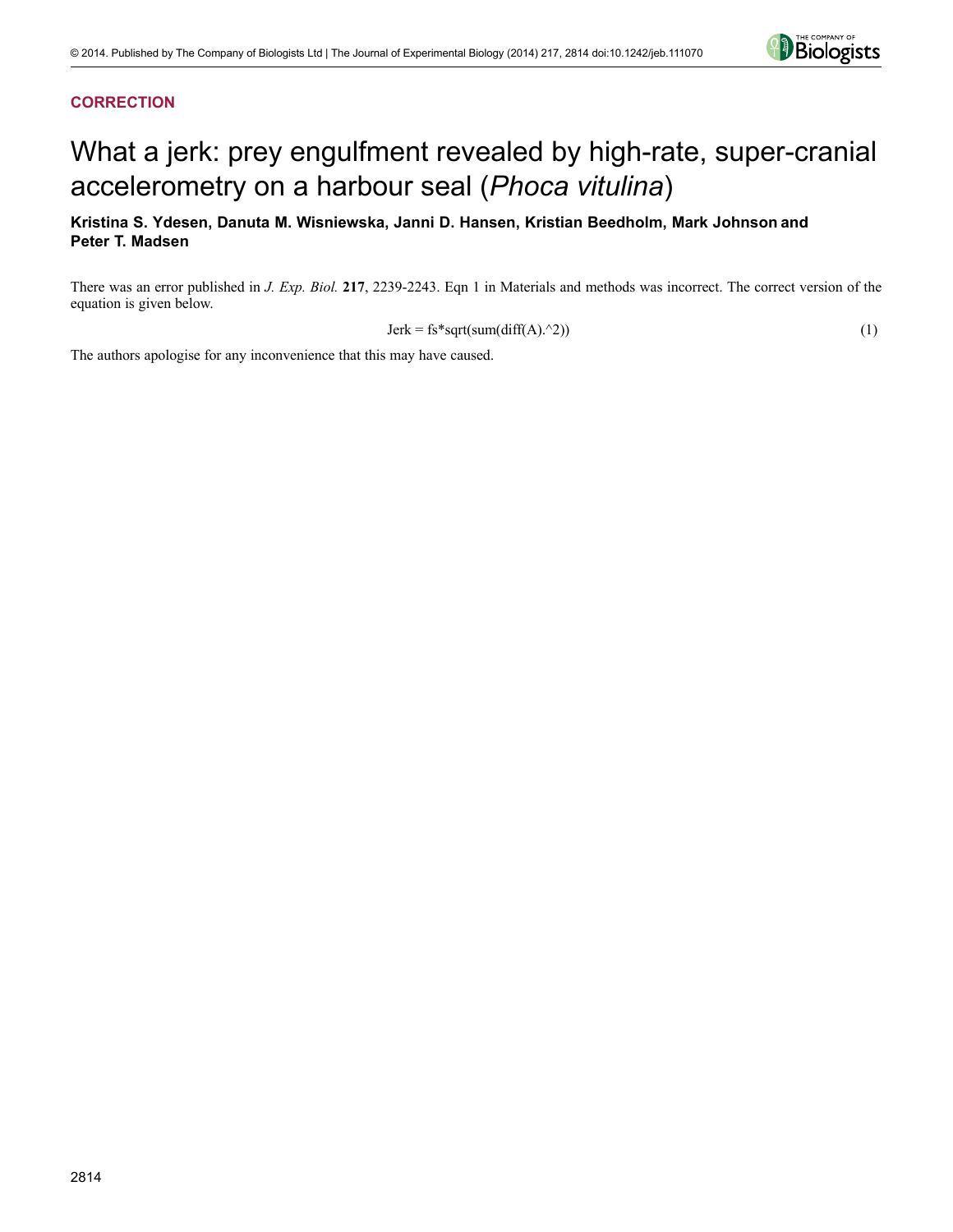## **METHODS & TECHNIQUES**



## What a jerk: prey engulfment revealed by high-rate, super-cranial accelerometry on a harbour seal (*Phoca vitulina*)

**Kristina S. Ydesen1,\*, Danuta M. Wisniewska1,2, Janni D. Hansen3 , Kristian Beedholm1 , Mark Johnson4 and Peter T. Madsen<sup>1</sup>**

## ABSTRACT

A key component in understanding the ecological role of marine mammal predators is to identify how and where they capture prey in time and space. Satellite and archival tags on pinnipeds generally only provide diving and position information, and foraging is often inferred to take place in particular shaped dives or when the animal remains in an area for an extended interval. However, fast movements of the head and jaws may provide reliable feeding cues that can be detected by small low-power accelerometers mounted on the head. To test this notion, a harbour seal (*Phoca vitulina*) was trained to wear an OpenTag (sampling at 200 or 333 Hz with ±2 or ±16 g clipping) on its head while catching fish prey in front of four underwater digital high-speed video cameras. We show that both raptorial and suction feeding generate jerk (i.e. differential of acceleration) signatures with maximum peak values exceeding 1000 m  $s^{-3}$ . We conclude that reliable prey capture cues can be derived from fast-sampling, head-mounted accelerometer tags, thus holding a promising potential for long-term studies of foraging ecology and field energetics of aquatic predators in their natural environments.

**KEY WORDS: Harbour seal, Pinniped, Accelerometry, Foraging, Feeding, Jerk, Tag**

## INTRODUCTION

Pinnipeds are versatile top predators in marine food webs, and finescale information on their foraging behaviour is therefore critical for understanding top-down-mediated energy cascades. However, it has proven challenging to detect feeding events in free-swimming aquatic animals and, as a result, relatively little is known about the fine-scale feeding behaviour of many pinnipeds (Kuhn et al., 2009). With satellite and archival tags, foraging is typically inferred from movement patterns (e.g. area-restricted search) or from distinctive dive shapes (Kooyman, 2004), but without more detailed information, the accuracy of these methods may be difficult to assess. Moreover, such proxies provide little information about the quantity of prey taken. To directly observe foraging, cameras have been deployed on diving pinnipeds (Davis et al., 1999; Davis et al., 2001; Bowen et al., 2002; Hooker et al., 2002; Sato et al., 2002), but these are limited by battery power, and the need for a light source in deep dives may affect the behaviour of predator and prey. Actual

\*Author for correspondence (kristinaydesen@gmail.com)

**Received 19 November 2013; Accepted 1 April 2014**

prey ingestions have been measured with stomach temperature transmitters (Kuhn and Costa, 2006), but these sensors do not appear to be reliable for long intervals either because of changing conditions in the gut or because of passage of the sensor (Ropert-Coudert et al., 2000; Takahashi et al., 2004). Jaw opening and closing can be recorded by a mandibular sensor (Ropert-Coudert et al., 2004), but the logger may be unreliable over long recording periods where cabling to the jaw is likely to fail or affect the tagged animal.

Recent studies have shown promising use of head- and jawmounted accelerometers sampling at 32 Hz to measure head surge in foraging attempts of both pinnipeds (Skinner et al., 2009; Suzuki et al., 2009; Naito et al., 2010; Iwata et al., 2012; Naito et al., 2013) and penguins (Kokubun et al., 2011; Watanabe and Takahashi, 2013). Prey capture and engulfment involves rapid jaw movements in raptorial feeding and the retraction and lowering of the gular apparatus during suction feeding (Werth, 2000; Marshall et al., 2008). These movements are unique to feeding and should generate high-frequency acceleration signatures that are distinctive and so readily detected against other head movements. Here, we used fast super-cranial accelerometry on a trained male harbour seal, *Phoca vitulina* Linnaeus 1758, catching prey to show that the differential of the three acceleration axes, jerk  $(m s^{-3})$  (Simon et al., 2012), provides a reliable, easily computed and orientation-independent measure of both raptorial and suction feeding that can be recorded or relayed over long time periods from wild animals at sea.

## RESULTS

Two experiments were conducted using different data collection parameters. In the first, an animal-attached triaxial accelerometer was set to sample at 200 Hz with a clipping level of  $\pm 2$  g. A total of 124 trials were conducted over 27 days. After excluding prey captures in which engulfment was not visible on any of the video cameras, a set of 14 captures of dead fish, 10 of large live trout and 13 of small live trout was available for analysis. Because of the relatively low clipping threshold and the rapid head and jaw movements during capture (see supplementary material Movie 1), most of the captures had brief intervals in which the measured acceleration in one or more axes was clipped. Only 11 captures of dead fish and one with a small live trout were unaffected by this limitation. In the second experiment, the tag was therefore configured for a sampling rate of 333 Hz and a clipping level of  $\pm 16$  g. A total of 20 trials were conducted with these settings, of which nine captures of large 18–23 cm live trout happened in front of the cameras, permitting analysis.

Based on visual analysis of all the prey captures, a total of 16 were judged to be primarily raptorial feeding, while 15 were categorized as suction feeding. Raptorial feeding occurred mostly in captures of large prey, whereas smaller prey were caught by suction (Table 1). In both feeding mechanisms the absolute jerk in the *z*-axis

<sup>&</sup>lt;sup>1</sup> Zoophysiology, Department of Bioscience, Aarhus University, C. F. Moellers Alle 3, Building 1131, 8000 Aarhus C, Denmark. <sup>2</sup> Section for Marine Mammal Research, Department of Bioscience, Aarhus University, Frederiksborgvej 399, 4000 Roskilde, Denmark. <sup>3</sup> Fjord and Belt Centre, Margrethes Plads 1, 5300 Kerteminde, Denmark. <sup>4</sup>Sea Mammal Research Unit, University of St. Andrews, St Andrews, Fife KY16 8LB, UK.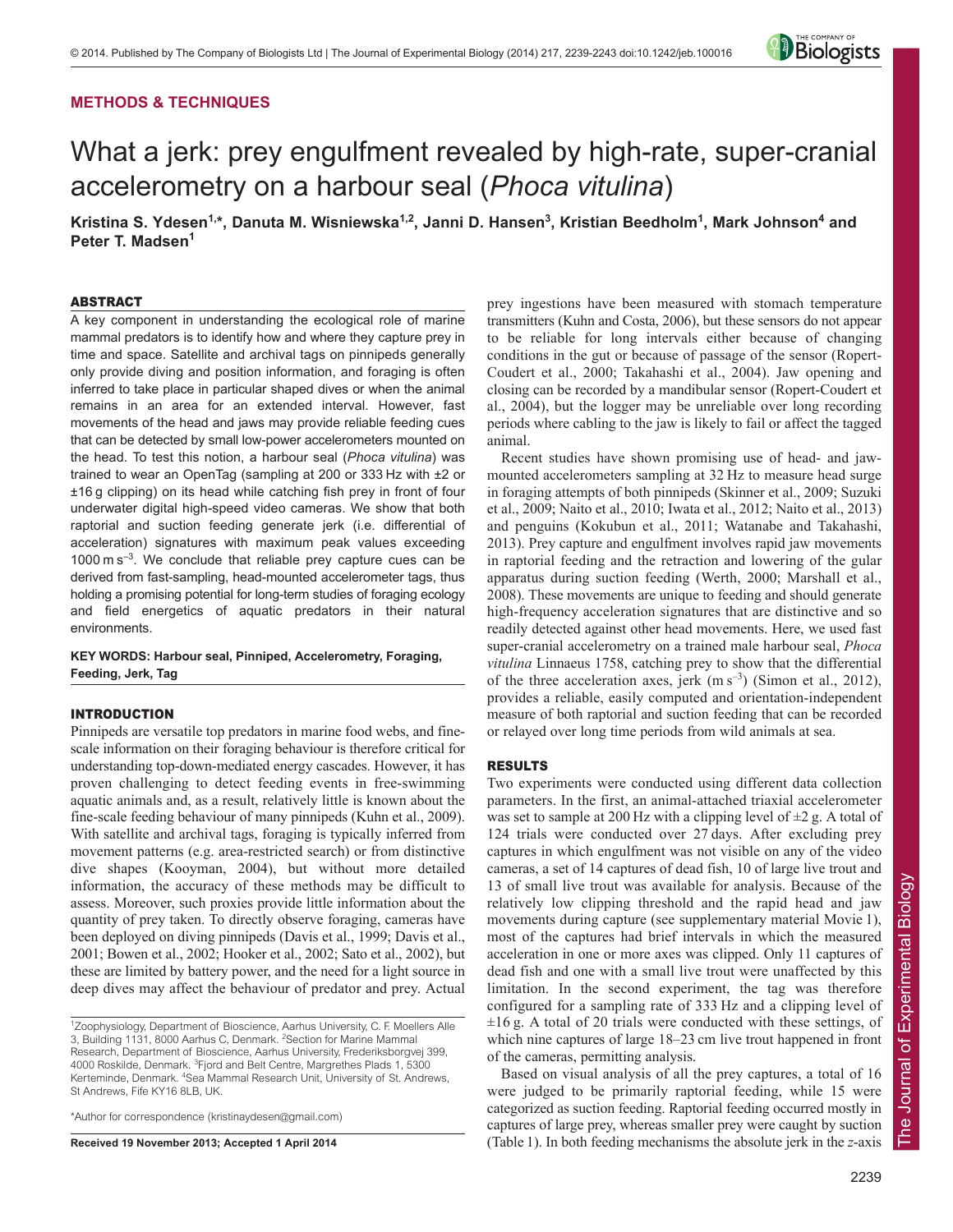| List of symbols and abbreviations |                                     |  |  |  |  |  |  |
|-----------------------------------|-------------------------------------|--|--|--|--|--|--|
| $t_0$                             | time of visible initial jaw opening |  |  |  |  |  |  |
| $t_1$                             | time of seal-prey contact           |  |  |  |  |  |  |
| t <sub>2</sub>                    | time of prey engulfment             |  |  |  |  |  |  |
| $x$ -jerk                         | $x$ -axis jerk                      |  |  |  |  |  |  |
| $v$ -jerk                         | $v$ -axis jerk                      |  |  |  |  |  |  |
| $z$ -jerk                         | z-axis jerk                         |  |  |  |  |  |  |

was highest, followed by the *x*-axis, then the *y*-axis. However, in suction feeding, the duration of the prey capture  $(t_2-t_0)$ , see Materials and methods) was shorter, and the amplitude of the jerk lower (Table 1). Fig. 1 shows an example of a raptorial prey capture of a large trout. Here, the jaw opening is followed by a sudden rise in jerk amplitude (Fig. 1A, image 1, and Fig. 1C). Subsequent jerk peaks are associated with capture and handling of the fish (Fig. 1A, images 2–8).

To test whether feeding jerks could be distinguished from the jerk recorded in intervals before and after feeding, we divided each capture session into three time windows of 250 ms each and computed the root mean square (RMS) of the norm jerk in each section: a pre-capture time window starting 1 s before  $t_0$  (jaw opening), a capture window starting at *t*0, and a post-capture window starting 1 s after  $t_0$ . The RMS measure was chosen because it is relatively insensitive to brief intervals of clipping in the individual accelerometer signals (supplementary material Fig. S2). Results of a one-way ANOVA and multiple comparison test show that the RMS jerk during the feeding window differed significantly from the before and after windows for all fish types (Fig. 2, Table 1). Furthermore, engulfment of live fish generated significantly larger RMS jerk values compared with the RMS jerk during captures of dead fish (*t*-test, *P*<0.005). A similar analysis of raptorial and

## **Table1. Results for all fish**

suction feeding did not, however, provide any significant difference. All data in the above analyses were found to be normally distributed by a Chi-square goodness-of-fit test.

The median sampling rate required to generate at least 90% of the observed peak broadband jerk was 73, 95 and 64 Hz, for prey captures of dead fish, live fish (non-clipped data) and clipped live fish, respectively (Table 1).

## **DISCUSSION**

Foraging strikes in any predator targeting nekton inevitably involve sudden movements irrespective of the way in which prey are acquired. Here, we tested whether prey engulfment movements of the head and jaws of a pinniped produce fast, distinct changes in acceleration that can be measured by a small head-mounted tag sampling at high rates. We identified the same surge (i.e. *x*-axis) acceleration signature reported to serve as a good proxy for successful prey captures in other studies, but we show also that the RMS of the norm jerk over a short window (250 ms here) can provide a reliable and distinctive signal for detecting raptorial or suction-feeding events (Fig. 1, Table 1). Movements were more powerful in trials with live fish, which involved primarily raptorial feeding. Larger fish also required more handling as indicated by the comparably larger difference in time from fish–seal contact to engulfment  $(t_1-t_2)$  found in these trials (Table 1, Materials and methods). Increased hunting and handling effort are also represented in the pre- and post-feeding RMS values in Fig. 2, opening the possibility that the magnitude and duration of the jerk signal may provide information about the type and size of prey, as well as the mode of capture, but utilization of this potential would require confirmation across a number of animals.

Triaxial on-animal accelerometer data provide dense information about the movements of animals and, as a result, can be complex to

|             | Fish<br>(sampling | No. prey<br>captures | Mean $\pm$ s.d. total<br>and per-axis<br>peak jerk $(m s^{-3})$<br>Total jerk<br>x-jerk<br>y-jerk | Median time of<br>total and per-axis<br>peak jerk (s)<br>Total jerk<br>x-jerk<br>y-jerk | Median time of<br>fish contact and<br>engulfment (s)<br>$t_1$ | RMS $(m s^{-3})$ of jerk in<br>250 ms windows<br>1st quartile<br>Median<br>$(P-value)$<br>3rd quartile |                          |            | Median sampling rate<br>(Hz) required to<br>generate 50% and<br>90% of the peak jerk<br>50% |     |
|-------------|-------------------|----------------------|---------------------------------------------------------------------------------------------------|-----------------------------------------------------------------------------------------|---------------------------------------------------------------|--------------------------------------------------------------------------------------------------------|--------------------------|------------|---------------------------------------------------------------------------------------------|-----|
|             | rate)             |                      |                                                                                                   | z-jerk                                                                                  | z-jerk                                                        | $t_{2}$                                                                                                | Pre                      | During     | Post                                                                                        | 90% |
| Non-clipped | DS, DC            | 11                   | 573±189                                                                                           | 100                                                                                     | 30                                                            | 13                                                                                                     | 146                      | 27         | 11                                                                                          |     |
| data        | (200 Hz)          |                      | 371±114                                                                                           | 150                                                                                     | 190                                                           | 21                                                                                                     | $157*$                   | 50         | 73                                                                                          |     |
|             |                   |                      | 326±151<br>416±245                                                                                | 120<br>130                                                                              |                                                               | 29                                                                                                     | (P<0.001)<br>188         | 65         |                                                                                             |     |
|             | SLT (200 Hz) 1    |                      | 1372                                                                                              | 0                                                                                       | 30                                                            | 56                                                                                                     | 300                      | 52         | 12                                                                                          |     |
|             |                   |                      | 491<br>935<br>1364                                                                                | 130<br>80<br>0                                                                          | 80                                                            |                                                                                                        |                          |            | 96                                                                                          |     |
|             | LLt (333 Hz) 9    |                      | 3210±1382                                                                                         | 156                                                                                     | 0                                                             | 163                                                                                                    | 300                      | 98         | 14                                                                                          |     |
|             |                   |                      | 2293±1285<br>1920±760<br>2578±1103                                                                | 158<br>170<br>$\overline{7}$                                                            | 1180                                                          | 248<br>463                                                                                             | 590*<br>(P<0.001)<br>770 | 133<br>269 | 95                                                                                          |     |
| Clipped     | C-SLT             | 10                   | 2689±588                                                                                          | 163                                                                                     | 130                                                           | 87                                                                                                     | 437                      | 67         | 15                                                                                          |     |
| data        | (200 Hz)          |                      | 1621±617<br>1521±914<br>2105±412                                                                  | 193<br>128<br>155                                                                       | 300                                                           | 94<br>113                                                                                              | 486*<br>(P<0.001)<br>583 | 133<br>200 | 64                                                                                          |     |
|             | C-LLT             | 12                   | 2373±1174                                                                                         | 195                                                                                     | 120                                                           | 78                                                                                                     | 328                      | 34         | 15                                                                                          |     |
|             | (200 Hz)          |                      | 1708±516<br>1396±471<br>1710±1350                                                                 | 180<br>53<br>28                                                                         | 1000                                                          | 100<br>119                                                                                             | 462*<br>(P<0.003)<br>563 | 91<br>176  | 79                                                                                          |     |

Non-clipped data: 12–13 cm dead sprat (DS), 15–16 cm dead capelin (DC), 12–13 cm small live trout (SLT), 18–23 cm large live trout (LLT). Clipped data: 12–13 cm small live trout (C-SLT) and 15–25 cm large live trout (C-LLT).

Groups during feeding that are significantly different from before and after feeding are marked by an asterisk (one-way ANOVA).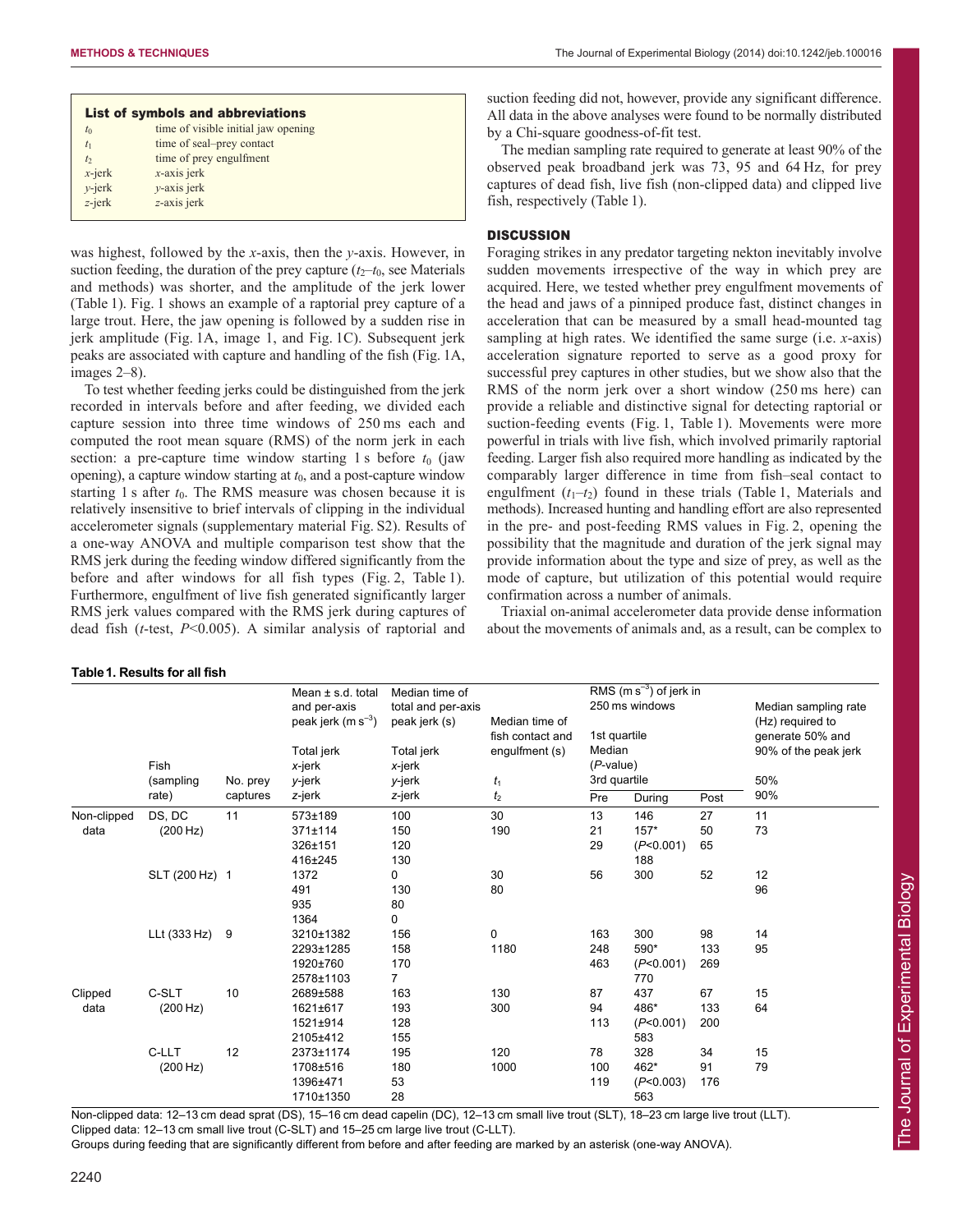

**Fig. 1. Example of prey capture of a large live trout.** The jaw opening time  $(t_0)$  corresponds to time 0 on the *x*-axis. (A) Still images of initial jaw opening (1), capture and handling (2–8). Measured triaxial acceleration (B) and jerk (C) are shown over the same time interval. The timing of the images is marked on the jerk (C).

analyse. Existing methods for detecting foraging impulses require information about the orientation of the animal, the orientation of the tag on the animal and the time scales of events in order to choose filters and axes to process. In comparison, the norm of the jerk is a very simple processing method that does not require explicit time scale or tag orientation information. This makes the method both simple to implement for *in situ* processing and broadly applicable to other taxa.

The differentiation used in computing the jerk emphasizes fast movements such as those produced by smaller muscles within the head during prey capture. Slower movements such as manoeuvres and stroking tend to produce smaller jerk signals even though the amplitude of the movements and the muscle mass involved may be much greater. The norm of the jerk is also completely independent of the orientation of the tag and so is unaffected by the direction of approach of the predator towards the prey or of the way the tag is attached to the head, provided that the attachment is sufficiently rigid. As a result, the jerk signal associated with raptorial and suction feeding may provide a more easily detected and less ambiguous measure for prey captures than does head surge.

Compared with other methods for detecting foraging activity, triaxial accelerometers offer a number of important advantages. Many tags now include these miniature low-power devices and, as we have demonstrated, foraging accelerations can be detected by a tag attached to the rear of the head, obviating the need for jaw sensors and cables. A supra-cranial placement of a small tag is also ideal for other sensors such as GPS and for radio telemetry of data. Accelerometers are straightforward to use, but require the selection of two parameters: the sampling rate and the full-scale sensitivity (or clipping level). Key to reliable detection of rapid foraging movements is a wide sensing bandwidth necessitating a high sampling rate. Previous studies of accelerometry on pinnipeds have used a sampling rate of 32 Hz for which the bandwidth is <16 Hz. Here, we used a sampling rate of 200 and 333 Hz, which enabled the detection of muscle movements with time constants of tens of milliseconds. Through decimation we can show that a sampling rate of more than 70 Hz is required on average, no matter the engulfment method, to capture 90% of the jerk (Fig. 1C). Although the higher sampling rate means that more data are collected by the tag per unit of time, the benefit of more readily detected foraging signals may mean that data compression methods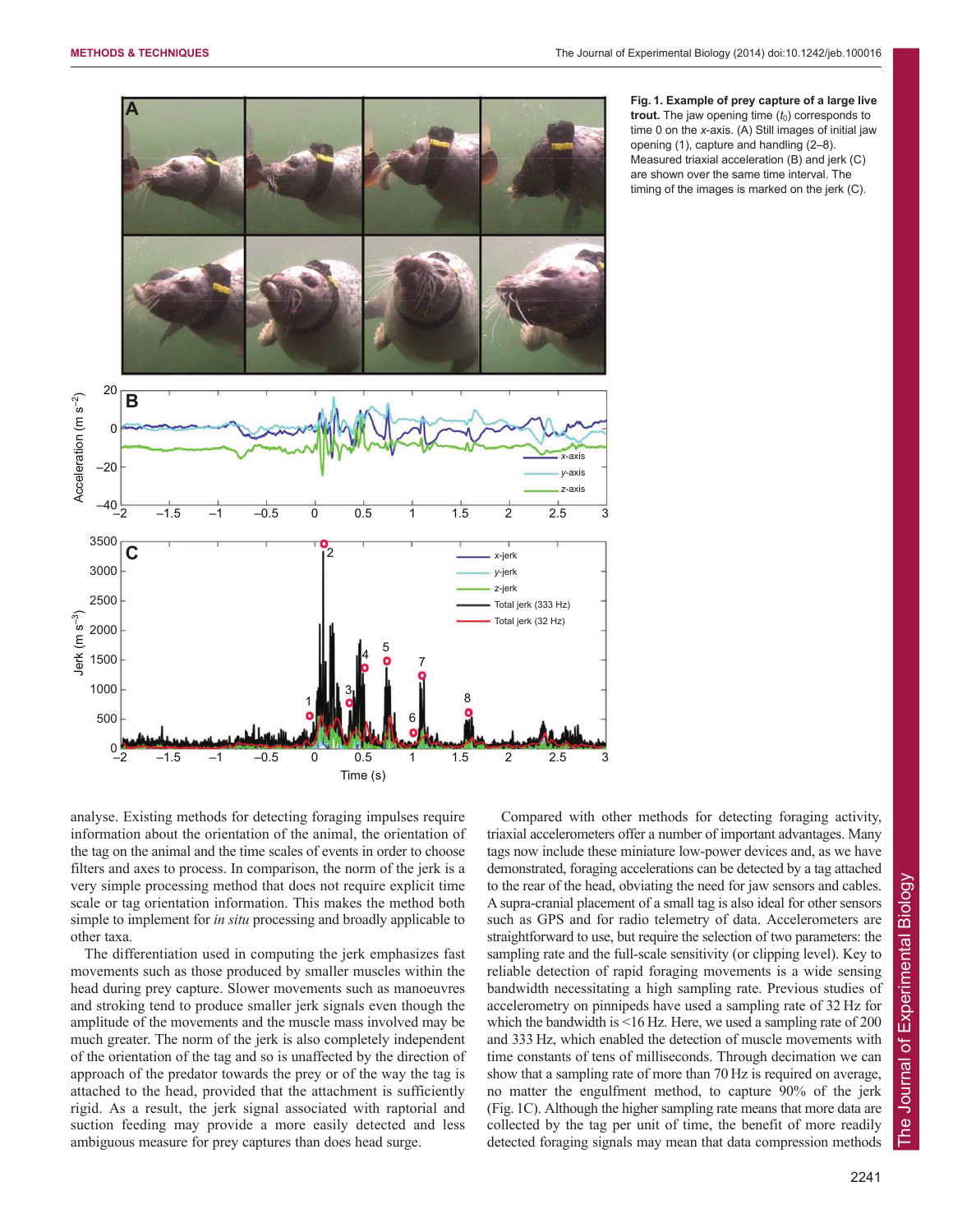

engulfment (A), during engulfment (B) and postengulfment (C) jerks for all prey engulfments. Groups consist of dead, small and large fish, sampled at 200 Hz and large fish sampled at 333 Hz with a clipping level of 2 and 16 g, respectively. The number of prey captures is indicated for each group. All groups during feeding that are significantly different from before and after feeding (one-way ANOVA) are marked by an asterisk.

**Fig. 2. Prey engulfment jerk.** Boxplot of pre-

such as event counting are more effective, increasing the quality of the data that are ultimately stored or telemetered.

The clipping level of an accelerometer determines both the maximum absolute acceleration that can be measured and, because the resolution of the sensor is fixed, the smallest change in orientation that can be detected. Accelerometers with clipping levels of 2 g are often used in tags as these provide detailed records of orientation. However, our results suggest that these devices will often clip during foraging strikes when head mounted. Although higher clipping level accelerometers are available, the RMS jerk processing method we propose appears to be robust to modest levels of clipping (see supplementary material Fig. S2).

We conclude that the RMS jerk calculated as the norm of the differential of the triaxial acceleration provides a reliable and widely applicable measure of both raptorial and suction feeding. Moreover, the duration and temporal sequence of jerks may offer the potential for separating prey sizes and feeding mechanisms, and provide quantitative measures of prey capture success. Given the low power consumption of accelerometers, this processing method enables the timing and method of prey ingestion to be sampled over periods of months and relayed from the wild via low bandwidth telemetry. Such long records of foraging behaviour will help us to understand how free-ranging aquatic predators search for and acquire energy from their dynamic environment in time and space.

## MATERIALS AND METHODS

Experiments were carried out at the Fjord and Belt in Kerteminde, Denmark, with a trained adult male harbour seal (*P. vitulina*; 13 years old, 80 kg) housed in a net pen. Head accelerations during prey captures were measured using a triaxial accelerometer ('OpenTag', Loggerhead Instruments, Sarasota, FL, USA), sampling at 200 or 333 Hz (16 bits). The tag was calibrated for sensitivity and frequency response using a Brüel and Kjær Vibration Exciter Type 4809 and a pre-calibrated Brüel and Kjær Accelerometer Type 4381. The seal was trained to wear the datalogger (dimensions  $7.5 \times 3.5 \times 2.2$  cm, 55 g in air, 3 g in water) on top of its head attached by means of a small, custom-made elastic hood (supplementary material Fig. S1). The hood fitted snugly around the head and neck, holding the tag firmly against the dorsal surface of the skull. In each trial, the seal swam towards and acquired individual prey items released from a custom-made fish dispenser, and then returned to station. Small (12–13 cm) and large (15–25 cm) live trout, *Oncorhynchus mykiss* (Walbaum 1792), 12–13 cm dead sprat, *Sprattus sprattus* (Linnaeus 1758), and 15–16 cm capelin, *Mallotus villosus* (Müller 1776) were used as prey in the experiments. The prey captures were filmed using four GoPro HD Hero2 cameras (120 frames s<sup>-1</sup>) in underwater housings (Eye of Mine Action Cameras, Carson, CA, USA) arranged so as to image captures from different angles to ensure that the timing of mouth opening and prey contact could be established. All recorders were synchronized before and after a session, and the data were subsequently analysed in Matlab 7.5 (MathWorks, Natick, MA, USA) with custom-written scripts. Three events were identified in the videos from each prey capture: the time of the first sign of jaw opening  $(t_0)$ , the time of first fish–seal contact  $(t_1)$  and the time of complete engulfment (but not